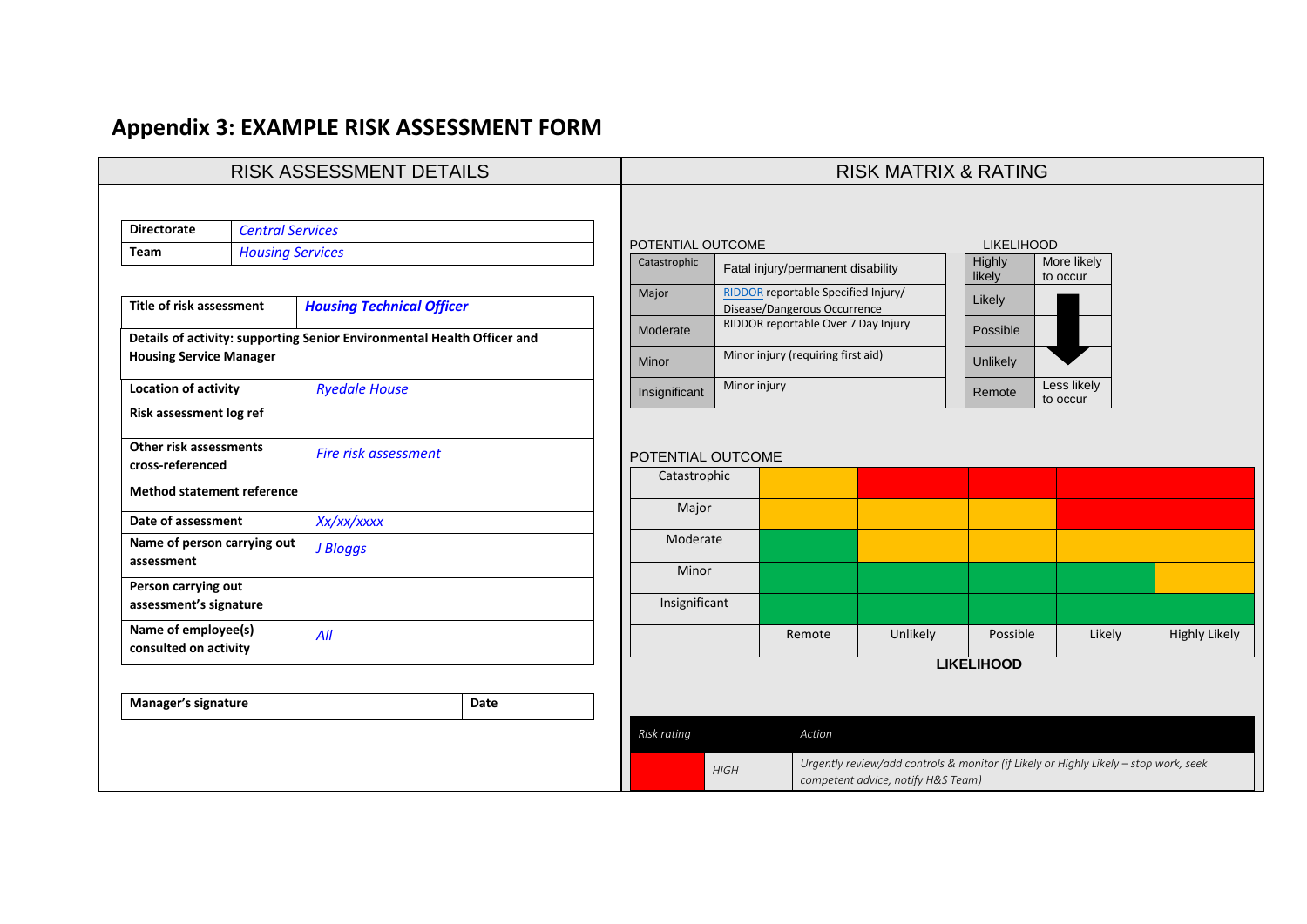|  | <b>MEDIUM</b> | Review/add controls (as far as reasonably practicable) & monitor |
|--|---------------|------------------------------------------------------------------|
|  | LOW           | Monitor control measures                                         |
|  |               |                                                                  |

| <b>Hazard and related</b><br>condition / activity<br>Eg slip $-$ wet floor<br>from cleaning | Persons at risk<br>Eg employees,<br>pupils, customers,<br>contractors,<br>members of public<br>(include out of<br>hours use) | <b>Existing control measures</b><br>Eg method statements, training, authorised users, competent<br>person, PPE - give specific details                                                                                                                                                                                                                                                                                                                                                            | Are any additional control measures<br>required? What are they?<br>Eq documented observational monitoring | <b>Risk rating after existing</b><br>& additional control<br>measures<br>Potential Outcome x Likelihood =<br>Risk Rating (eg Minor x Unlikely =<br>Low) |
|---------------------------------------------------------------------------------------------|------------------------------------------------------------------------------------------------------------------------------|---------------------------------------------------------------------------------------------------------------------------------------------------------------------------------------------------------------------------------------------------------------------------------------------------------------------------------------------------------------------------------------------------------------------------------------------------------------------------------------------------|-----------------------------------------------------------------------------------------------------------|---------------------------------------------------------------------------------------------------------------------------------------------------------|
|                                                                                             |                                                                                                                              |                                                                                                                                                                                                                                                                                                                                                                                                                                                                                                   |                                                                                                           | If High (Likely or Highly Likely) -<br>notify H&S Team                                                                                                  |
| Employee<br>suitability to work<br>with vulnerable<br>clients<br>(Safeguarding)             | Customer                                                                                                                     | Ensure all Safer Recruitment measures are taken<br>for a strong, robust recruitment process<br>Manager to follow policy with regard to<br>probationary period, including holding regularly<br>review meetings with new employee                                                                                                                                                                                                                                                                   |                                                                                                           | low                                                                                                                                                     |
| Visiting clients in<br>their own home;<br>(Safeguarding risks<br>for both)                  | Employee<br>Customer                                                                                                         | Thorough induction and completion of mandatory<br>training.<br>New employees to shadow current members of<br>staff for their first two visits to external premises.<br>For planned visits employees to contact customer<br>in advance and confirm date and time of visit by<br>phone and preferably confirmed by email.<br>Employee to wear RDC ID badge when attending<br>home visits.<br>Ensure employee takes steps to safely store all<br>personal data in line with GDPR and confidentiality |                                                                                                           |                                                                                                                                                         |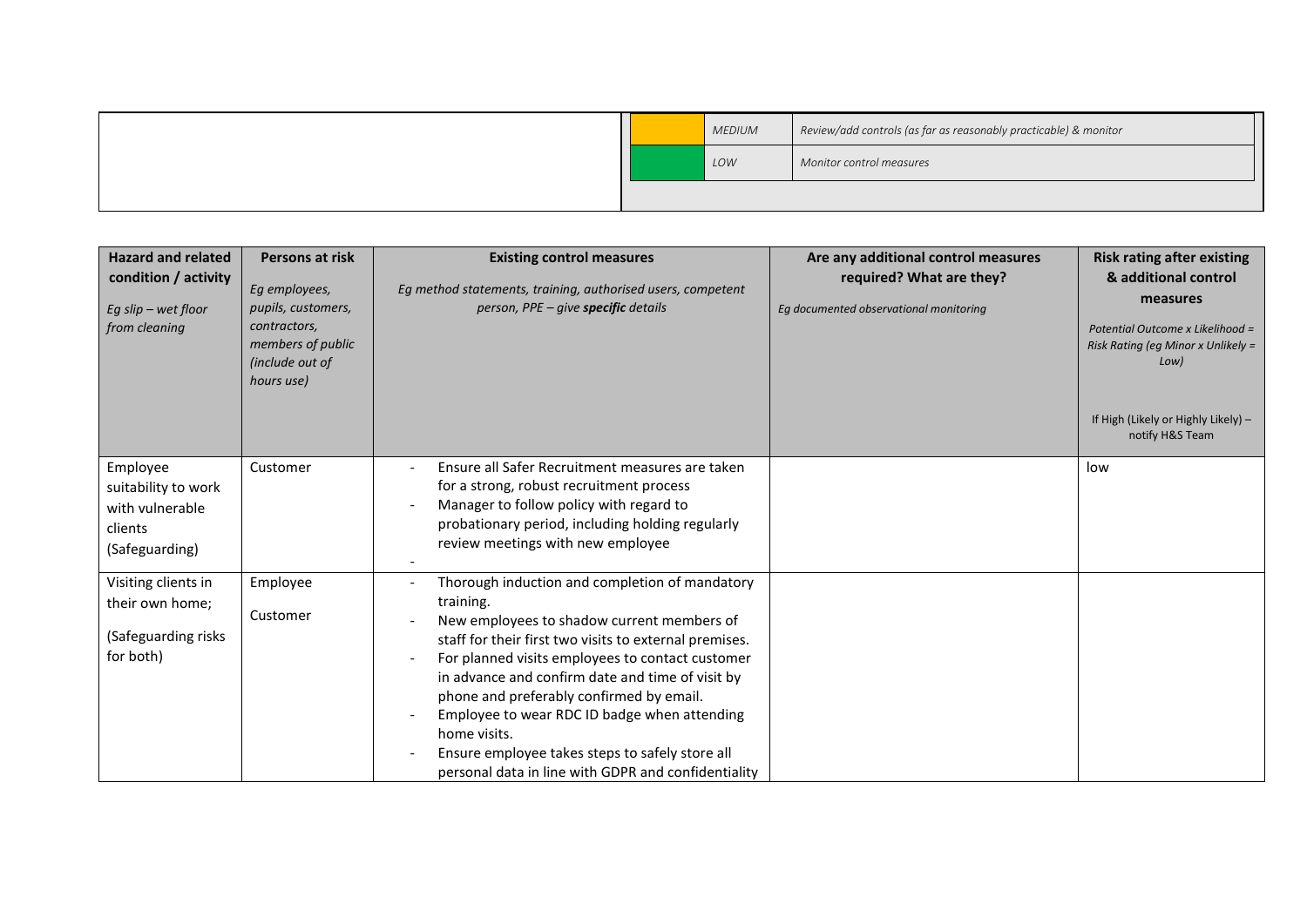|                                                |                                              | Employee to read and adhere to Staff Code of<br>Conduct                                                                                                                                                                                                                               |                                                                               |     |
|------------------------------------------------|----------------------------------------------|---------------------------------------------------------------------------------------------------------------------------------------------------------------------------------------------------------------------------------------------------------------------------------------|-------------------------------------------------------------------------------|-----|
| Travel to meetings<br>at external<br>locations | Member of staff<br>attending the<br>meetings | Employee driving licence has been checked. Staff<br>have planned their journey and understand time<br>required and checked ahead for any possible<br>disruptions.<br>Staff detail in their electronic outlook calendar<br>their planned visit details (excluding personal<br>details) | Staff regularly update their knowledge on<br>trips they are due to undertake. | Low |

| <b>ACTION PLAN</b> (insert additional rows if required)                         | To be actioned by: | <b>Action completed:</b> |                               |                  |      |
|---------------------------------------------------------------------------------|--------------------|--------------------------|-------------------------------|------------------|------|
| Additional control measures to reduce risks so far as is reasonably practicable | <b>Name</b>        | <b>Position</b>          | <b>Date</b>                   | <b>Signature</b> | Date |
| In new starter induction ensure measures in this risk assessment are covered    | Jane Doe           | <b>Team Leader</b>       | 20 <sup>th</sup> July<br>2020 |                  |      |
|                                                                                 |                    |                          |                               |                  |      |
|                                                                                 |                    |                          |                               |                  |      |
|                                                                                 |                    |                          |                               |                  |      |

## COMMENTS AND INFORMATION

*Use this section to record how the risk assessment & control measures have been communicated to relevant people, and any other comments and information*

*Risks have been communicated to all staff via staff meetings and training. There is also signage prominently displayed which is also aimed at visitors. Final actions outstanding from fire risk assessment to be carried out by the end of the calendar year.*